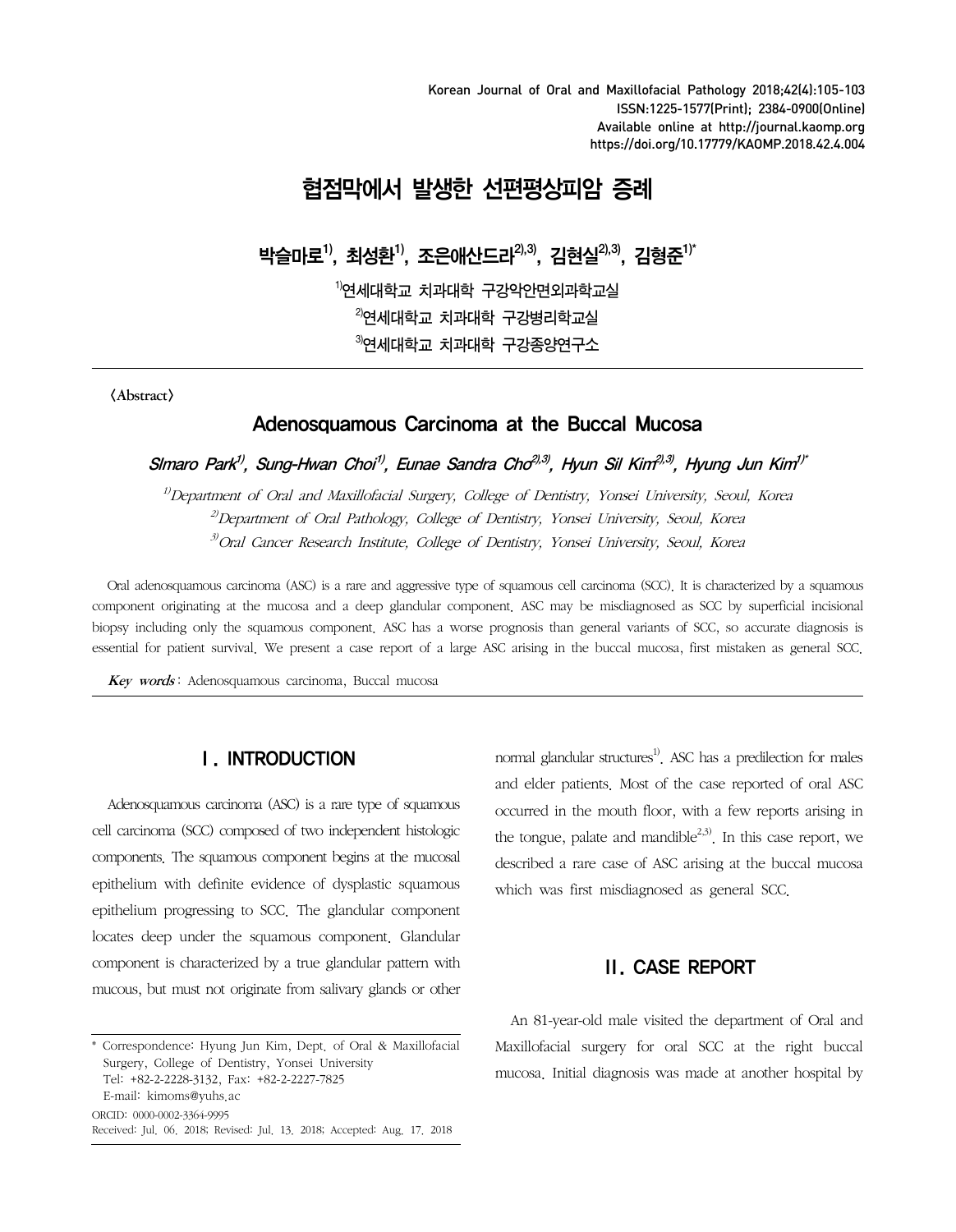incisional biopsy. The patients showed nodular facial swelling at the right upper cheek which had been discovered 20 days before the initial visit at the previous hospital (Fig. 1A). Scar tissue with an irregular ulceration caused by the previous biopsy was observed in the right buccal mucosa (Fig. 1B). Lesional tissue other than the ulcer was not noticed on the buccal mucosa surface. The mass showed tenderness on palpation with pus-like discharge.

Radiologic evaluation by magnetic resonance imaging (MRI) and positron emission tomography–computed tomography (PET-CT) were processed before surgery. MRI images revealed a massive infiltrative tumor at the right buccal mucosa with cystic change in the central (Fig. 1C). Diameter size of the mass exceeded 3.5cm. Tumor infiltration involved right buccinator muscle, distal region of stenson's duct and subcutaneous tissue of the overlying facial skin. A metastasis positive lymph node on right neck at level IB (size 2.2 cm) was seen on the image. PET-CT image showed similar findings to MRI (Fig. 1D).

The incisional biopsy revealed phased dysplasia and carcinoma in situ of the mucosal epithelium leading to invasion (Fig. 1E).

Wide excision of the primary tumor including the skin with right partial maxillectomy, modified radical (right) neck dissection and right total parotidectomy was performed. Reconstruction of the soft tissue defect was done with left radial forearm free flap.

Two distinguishable histological appearances were seen in the tumor by pathological examination (Fig. 2A). A squamous component with moderated differentiation and keratin formation was the main composition. The central area within the squamous component was suspected to be full necrosis and pus on gross examination. Microscopic examination revealed the necrotic area to be neoplastic squamous epithelium and extreme amounts of scattered necrotizing keratin (Fig. 2B). A glandular component was observed at the peripheral of the main squamous component (Fig. 2A). The glandular component had true glandular features composed of columnar and cuboidal neoplastic cells (Fig. 2C). Metastatic cervical lymph nodes with extracapsular extension was noticed in level IB. Extreme extracapsular extension resulted as a mass in the neck masking other possible metastatic lymph nodes. The metastatic foci showed glandular features (Fig. 2D). The pathologic diagnosis was revised to ASC.

After the surgery, the patient was referred to department of Medical Oncology and Radiation Oncology for concurrent chemotherapy and radiation therapy (CCRT).

### Ⅲ. DISCUSSION

ASC is aggressive and has a much poorer prognosis than general SCC so early detection and accurate diagnosis is essential for survival<sup>1)</sup>. While oropharyngeal SCC has a 5-year survival rate of about 65%, ASC has a much lower 5-year survival rate of 13% with nearly half of the patient only surviving at a mean duration of 2 years. Cervical lymph node metastasis is more frequent in ASC (about 46%) than SCC (about one-third)<sup>4)</sup>. Although SCC varies in prognosis by location and treatment options, the overall prognosis seems to be worse in ASC than general SCC. The tumor in our case was highly invasive. The tumor portion within the buccal space was larger than 3.5cm while the tumor portion exposed on the mucosal surface was suspected to be about 0.5~1cm estimated by the remaining ulcer and biopsy slides. There were definite evidences of ASC origin at the mucosal surface, so the massive extension to the subcutaneous tissue supported its highly invasive nature. Rapid growth with cystic degeneration and necrotizing keratin was a unique finding in our case. Cystic degeneration is untypical radiologic finding in SCC as well as ASC and may cause confusion during radiologic evaluation.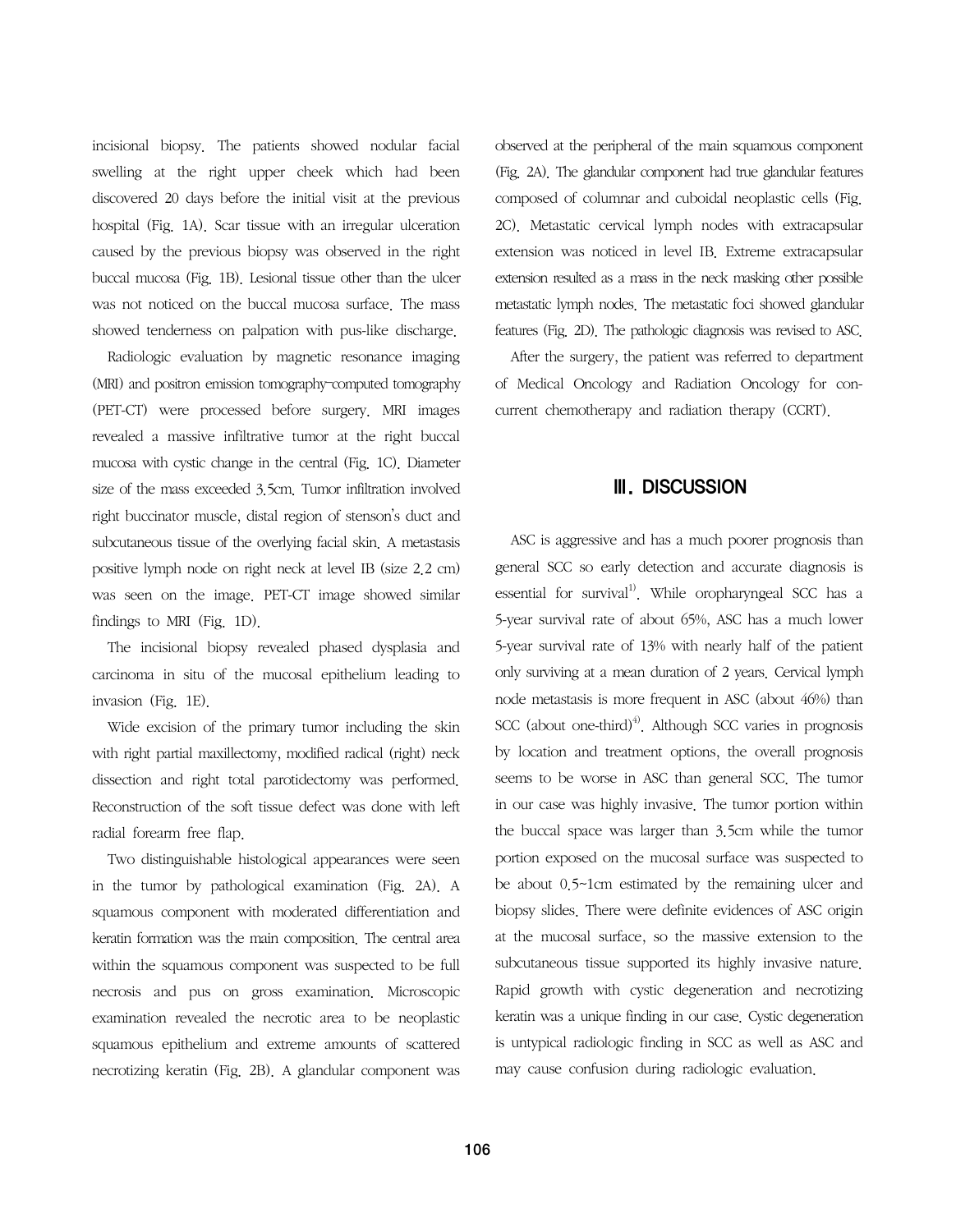

Fig. 1. (A) Extraoral image with facial swelling (yellow arrow) on the right cheek taken on the initial visit at our institute.

- (B) An irregular ulceration is seen on oral examination.
- (C) Axial magnetic resonance image of the right cheek revealed a large tumor with central cystic degeneration infiltrating from the buccal mucosa to the subcutaneous tissue (T1-weighted image).
- (D) Axial positron emission tomography-computed tomography (PET-CT) image of the right cheek with 18F-Fludeoxyglucose (FDG) uptake at the lesion, including the cystic area.
- (E) Incisional biopsy of the right buccal mucosa diagnosed as squamous cell carcinoma at the previous hospital. Invasion (thick black arrows) of the mucosal epithelium with adjacent epithelial dysplasia (thin black arrows) confirmed the origin of lesion to be the mucosal surface.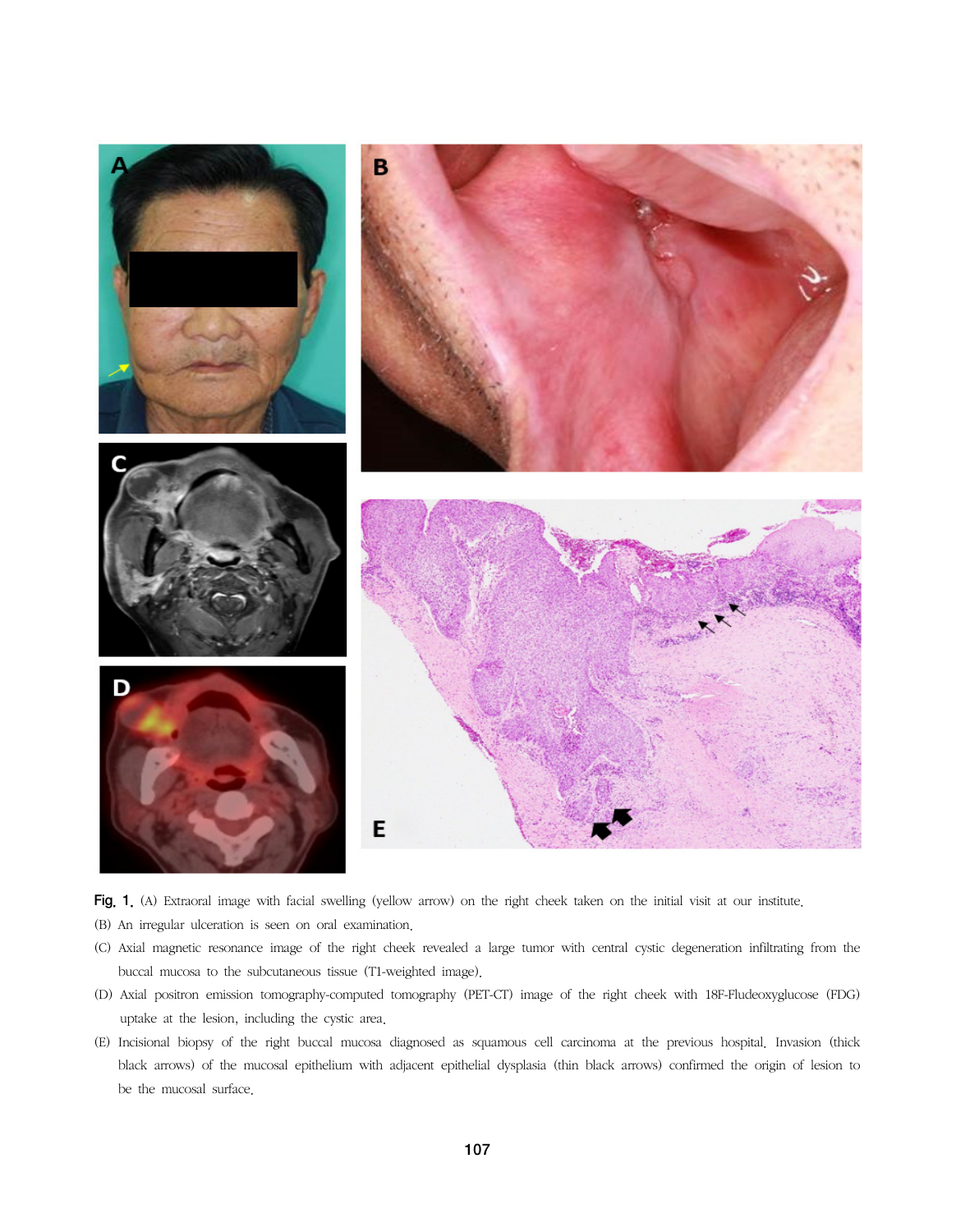

Fig. 2. Histopathologic examination of the surgical specimen.

- (A) Two independent components of the tumor. The squamous component [s] was located at the origin and central region of the tumor, while the glandular component [g] was located laterally to the squamous component (H&E staining, ×40).
- (B) Squamous component of the cystic region, which showed neoplastic squamous epithelium and necrotizing keratin accumulation [k] (H&E staining, ×100).
- (C) Glandular component with true glandular features composed of columnar and cuboidal tumor cells (H&E staining, ×100).
- (D) Metastatic foci in the cervical lymph node displayed glandular differentiation (H&E staining, ×40).

ASC may be pathologically mistaken as SCC by superficial biopsy. Even after full excision it needs pathological differentiation with mucoepidermoid carcinoma, adenocarcinoma, and adenoid squamous cell carcinoma<sup>2,5,6)</sup>. Mucoepidermoid carcinoma is structured by mucous cell proliferation, intermediate cells and a squamous component that does not originate from the surface epithelium. Adenoid SCC is an entirely true squamous epithelium origin with glandular-like features within the tumor island made by central necrosis due to rapid growth.

ASC arises in mucosal locations that are sufficient of minor salivary glands or openings of major salivary gland<sup>2,3)</sup>.

The architecture with a superficial squamous component and deeper glandular component resembles the histologic arrangement of a ductal orifice. ASC may have their carcinogenesis origin at salivary gland ductal openings in the oral cavity.

### **REFERENCES**

1. Alos L, Castillo M, Nadal A: Adenosquamous carcinoma of the head and neck: criteria for diagnosis in a study of 12 cases. Histopathology 2004;44:570-579.